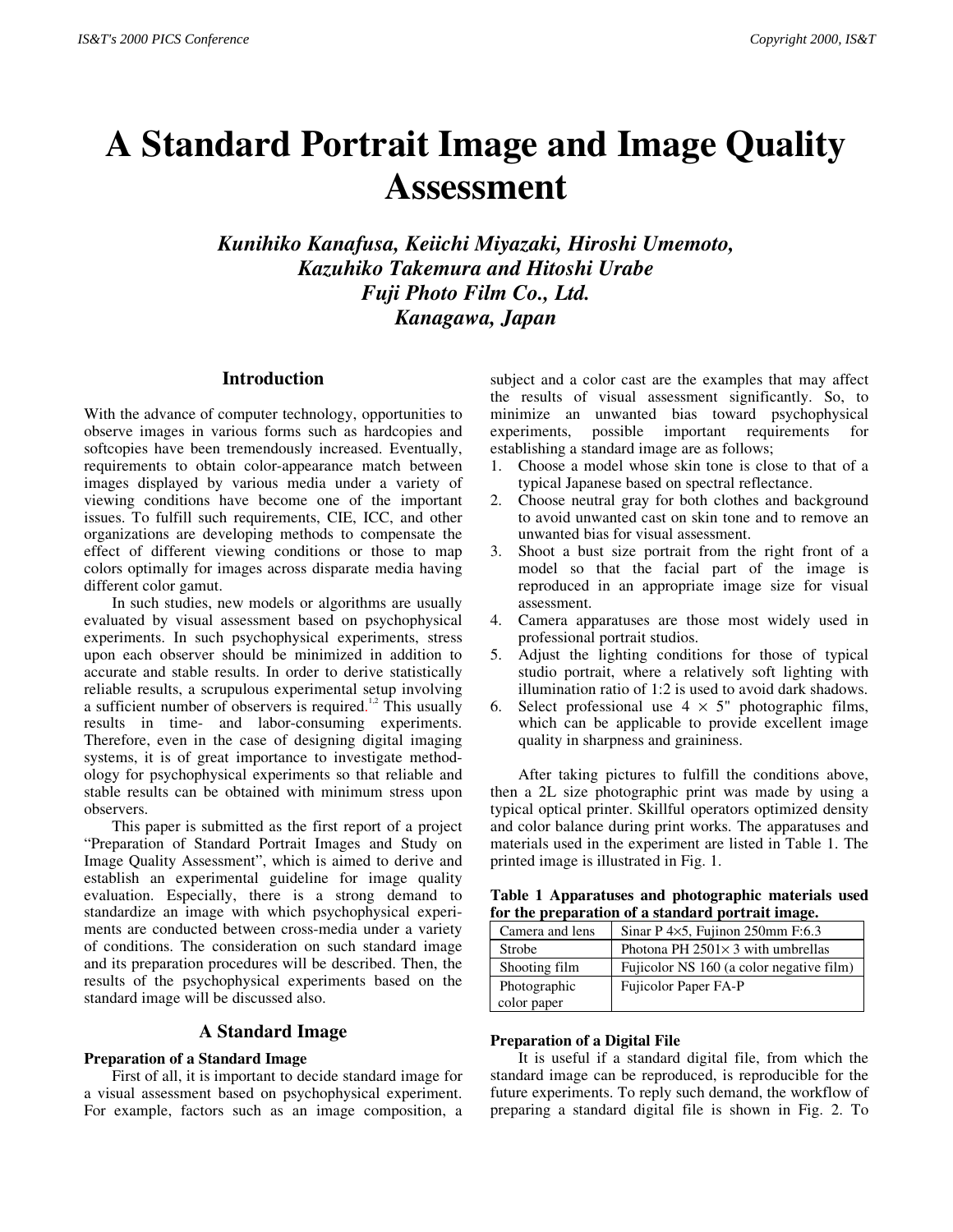minimize image degradation, a drum scanner capable of 12bits depth per color was used to read the reflection print image. For each of pixels, the integral spectral densities were calculated through a prepared conversion table. Since the standard illuminant for the color space defined by ITR-R BT.709-2<sup>3</sup> is D65, CIELAB values under D65 were derived from the integral densities. Finally those values were converted to  $sRGB^{4,5}$  and a digital file conformed to TIFF6.0 format was created.



*Figure 1. A standard image employed in this study.*



*Figure 2. Workflow of preparing a standard digital file.*

# **Psychophysical Experiment**

#### **Preparation of Prints for Psychophysical Experiments**

Photographic prints for visual assessment were prepared with a digital laser photo-printer 'Frontier'.<sup>6</sup> This is because the present digital file is produced based on the original reflection print of a professional portrait, and this gives us a reliable anchor point for further psychophysical experiments.

Modification of skin tone of the portrait image was carried out by changing hue of skin area included in the image by a constant amount of a\* and b\* in CIELAB color space. By setting a unit color change equals to  $\Delta$ Eab<sup>\*</sup> = 2, a total of 25 prints were prepared as shown in Fig. 3. The accuracy of the prints are confirmed by measuring a mean color difference less than  $\Delta$ Eab<sup>\*</sup> = 0.2.



*Figure 3. Skin tone is modified as shown in this CIELAB diagram.*

#### **Experimental Design**

The distribution of preferable skin tone is investigated in CIELAB color space by performing psychophysical experiments followed by the data analysis as follows.

## **Setup**

**Observers:** Twenty observers participated in the experiment. They were all male, ranged in age from 25 to 50, and had skillful at evaluating image quality. All the observers had normal color vision as evaluated by Ishihara plates.

**Viewing conditions:** Viewing conditions are those specified in ISO3664<sup>7</sup> wherever possible, however, in this experiment, fluorescent lamps for color evaluation by Toshiba were used. Illuminance on the print surface was adjusted to 1500lx and ambient brightness was set to that of an average indoor lighting. The prints were mounted on spectrally nonselective 18% gray cards.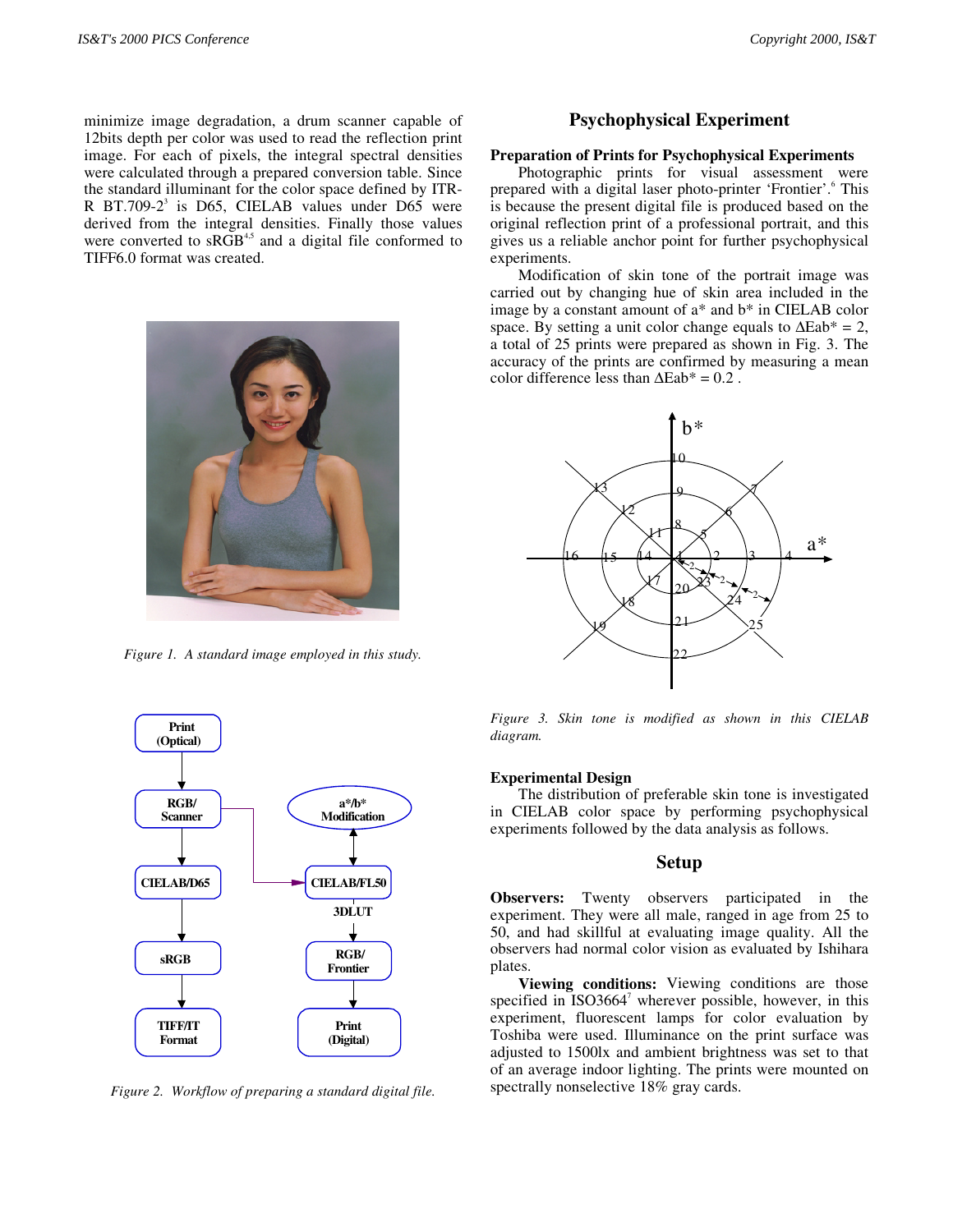**Psychophysical task:** After observation of each of prints for 5 seconds, each observer was asked to classify it into one of 4 categories (good, fair, acceptable, and unacceptable). Each observer was encouraged to do this task twice on different days.

## **Data Analysis**

In this experiment, to analyze data, we adapted a method known as 'the smaller the better signal to noise ratio' (Hereinafter, abbreviated as S-B  $S/N$ )<sup>8</sup> of quality engineering. It is known that there exist several methods wellknown to derive a quantitative scale from the categorized data.<sup>9</sup> Taking an average for each of categorized data is the simplest way. A method by calculating Z score and derive each of distances between categories is typical one. The reasons for adopting S-B S/N analysis are as follows;

- (a) Average values can not reflect on how the data are distributed among each of categories.
- (b) The analysis based on Z scores assumes that a frequency distribution of judgement is to be Gaussian, which is not always meet the case especially when a number of observers participated in the experiments is limited.

S-B S/N is defined as an overall scale value, which is thought to be ideal especially when the variance of the data is small.

In this study, the S-B S/N is defined as follows,

*S-B S/N = -10 Log{(Point<sup>2</sup> )/the number of subjects} in dB unit*

where,  $Point = 0$  for 'good', 1 for 'fair', 2 for 'acceptable', and 3 for 'unacceptable'.

Further, each category is assumed in terms of S-B S/N as follows.

The categorical boundary between 'fair' and 'acceptable' = the S-B S/N value for all the judgements being 'fair', i.e.,

 $-I0 Log\{(1^2 \times n)/n\} = -10 Log (1) = 0$  (dB).

The categorical boundary between 'acceptable' and 'unacceptable' = the S-B S/N value for all the judgements being 'acceptable', i.e.,

$$
-10 Log\{(2^2 \times n)/n\} = -10 Log(4) = -6 (dB).
$$

| Table 2 Psychophysical data |  |  |
|-----------------------------|--|--|
|-----------------------------|--|--|

| Category     | Number of Samples | Sample #        |
|--------------|-------------------|-----------------|
|              | included          |                 |
| Fair - Good  |                   | 1, 20, 23       |
| acceptable   |                   | 2, 5, 8, 17, 21 |
| unacceptable | h                 | The remainder   |

# **Results**

### **Psychophysical Data**

The S-B S/N values are shown in Fig. 4 and tabulated in Table 2. It is found from Fig. 5 that the sample #23 is evaluated as the most preferable one and considered as about 1.3 times (equivalent to 2dB) higher compared with the standard print (#1).

The figures show obtained S-B S/N values.



*Figure 4. The results of psychophysical experiments.*

#### **Preferable Skin Tone**

The preferable skin tones are determined by investigating the relationships between psychophysical scale values and the average CIELAB values of skin tone for each of samples. The skin tone in the sample image includes forehead, cheek, chest and neck and we took an average of them for each of samples. Fig. 5 depicts the results, in which two contour lines are corresponding to  $S/N = 0$  and  $-6db$  respectively.

In the figure, the region judged as good is demonstrated by a circle with a diameter of about 2.5∆Eab\* centered at a\*=18, b\*=22. This center is slightly shifted from the point representing the standard print (#1) towards magenta direction. The acceptable region is shown as an ellipse with a diameter of about 5∆Eab\* elongated along orange-hue direction. These results agree quite well with our experiences over many years.



*Figure 5. The preferable skin tone represented in CIELAB diagram.*